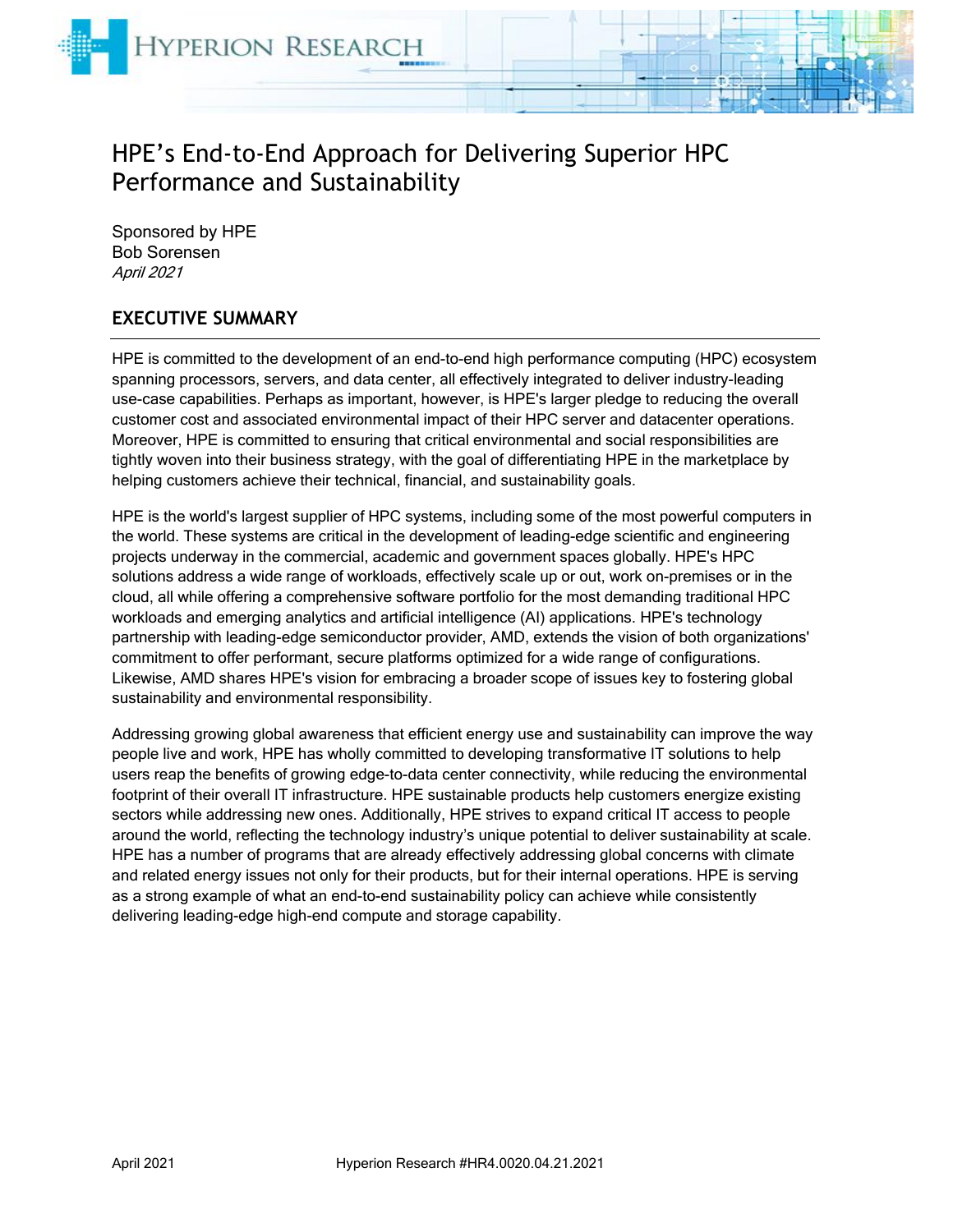# **HPC OPERATIONS: AN EXPANDING COST, POWER, AND ENVIRONMENTAL FOOTPRINT**

The hallmark of HPC has been one of continuously improved performance. Over the last two decades, the computational capability of the highest-end HPC systems have on average doubled every 15 months, leading to a more than a 90,000X performance improvement during that span. Without innovation, performance gains increase energy consumption, and such an increase in performance would not have been sustainable without the substantial improvement in energy efficiency technology that occurred during this same period. The unprecedented amount of performance that can now be obtained per watt, has enabled important breakthroughs across a broad range of science and engineering research areas, enabled continual and significant design and manufacturing productivity enhancements, and helped open new important use cases in the areas of modeling/simulation, big data analysis, and artificial intelligence (AI).

These inexorable gains, however, have come at a price. Each new generation of HPC systems is more complex, more expensive, and consumes more power than its predecessor. Whereas high-end HPC systems could once be purchased for \$25 million or less, the newest levels of HPC, those in the exascale range, have price tags near \$600 million apiece. The current fastest HPC system in the world, Fugaku at Japan's RIKEN, a national research facility, had a 2021 price tag that exceeded \$1.1 billion.

Likewise, data centers, both serving both enterprise and HPC applications, are struggling to adequately address increasing computer rack-level power and cooling demands, driven primarily by the growing use of high performance processors and related co-processors or accelerators. Currently, some high performance processors draw power that can exceed 200W, and some graphics processing units (GPUs) are operating at over 300W. As a result, high-density rack configurations in the HPC space are moving from average power ratings of 20 kW to 40 kW, with estimates of reaching 70 kW and beyond in the next few years. Indeed, some of the highest-end custom liquid cooled HPC system racks consume 70 to 120 kW, with power densities tending to double every seven years.

The increasing levels of power needed to operate complete HPC systems are equally notable. Fifteen years ago, the fastest HPC system in the world required 1.4 megawatts (MW), while today HPC systems in development have power requirements that can exceed 25 MW. In addition, that power, in the form of heat, has to be managed and removed, requiring increasingly complex, efficient, and often costly counterpart cooling schemes.

The utility costs associated with operating these machines has quickly becomes an issue. An HPC industry rule of thumb is that one megawatt of power is roughly equivalent to a utility cost of \$1 million per year, and those costs can be significantly higher based on local energy rates. As a result, power costs for a 25 MW HPC system could be over \$125 million over its usable lifecycle, a significant fraction of the initial purchase price of the machine.

Costs aside, there are growing concerns about the impact of such power requirements on the environment, from the perspective of both the power needed to run the system as well as removing and then dispersing the resultant heat. Both HPC system suppliers and users are focusing on ways to eliminate waste and address inefficient approaches to HPC energy consumption without sacrificing performance.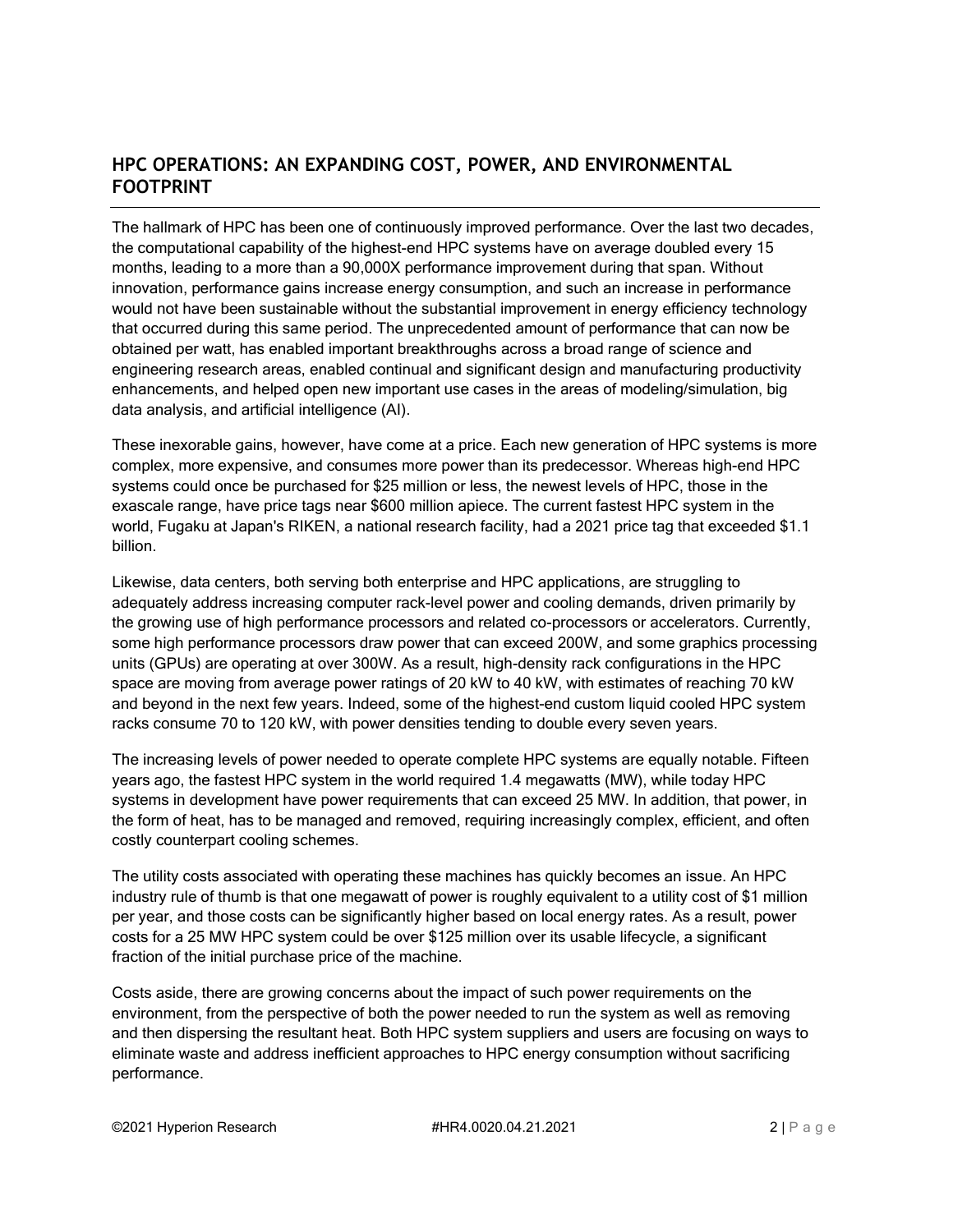# **HPE: A CORPORATE VISION FOR SUSTAINABLE TECHNOLOGY**

HPE is taking a holistic approach to producing new generations of computing systems that are more intelligently designed and efficient than ever before but that still adhere to HPE's goal of delivering the highest performant systems currently available. In addition, HPE consistently works to meet those goals while operating for good in the communities in which they design, build, and deploy such systems.

HPE's commitment to sustainability is evident as every level in its overall hardware, software, and services solutions. HPE offers high performance nodes and servers that reflect a fresh approach to energy conscious technology using innovative liquid cooling techniques that can effectively lower energy needs and total cost of operations. From a software perspective, HPE offers customers the ability to optimize power usage of their HPC systems. Their cluster management software collects, analyzes, and optimizes power for all system hardware -- CPU, GPU, rack, chassis, nodes, rack AC, bulk DC -- and orchestrates overall cooling systems operations, while maximizing workload efficiency.

Other HPE sustainability exemplars include:

- **EXE** HPEs GreenLake, an IT as a service offering that targets right-sizing end user IT configurations and retiring assets responsibly while funding future innovation.
- **HPE's Pointnext Data Center Technology Services that comprises a complete lifecycle of** consulting services from strategy and planning to the complete commission of a data center.
- **HPE Financial Services that offers financial and asset lifecycle solutions to enable worldwide** access through the purchase or rental of HPE hardware and software for current needs as well as to support a long-term strategy with options for pre-owned equipment acquisitions, retire and recover plans, and aggressive refresh cycles.

# **THE HPE AND AMD TECHNOLOGY PARTNERSHIP: PERFORMANCE AND EFFICIENCY- -INSEPARABLE BY DESIGN**

HPE's HPC solutions can address a wide variety of workloads with the ability to effectively scale up or out, work on-premises or in the cloud, offer a comprehensive software portfolio and options for densityoptimized compute for the most demanding traditional HPC workloads as well as emerging big data and AI applications. HPE currently offers high performance solutions in a broad range of architectures and configurations well suited to almost any data center and its specific workload composition: its line of HPE Cray supercomputers and HPE SGI 8600 systems lead the way in world-class performance. Its HPE Apollo 2000 Gen10 Plus and Apollo 6500 Gen10 Plus are engineered with density and agility to support the most demanding traditional HPC and AI applications.

HPE's HPC systems offer additional flexibility by extending on-premises capabilities with onpremises, off-premises, hybrid cloud options or through a consumption-based model, allowing users to design a system that best meets their performance, provisioning, and budgetary considerations.

HPE's commitment to delivering high compute capability with a dense and energy efficient profile is clearly evident in one of their recent offerings, the HPE Apollo 2000 Gen10 Plus. The system is specifically targeted to support rack-scale efficiency in configurations optimized with the right compute, flexible I/O, and storage options.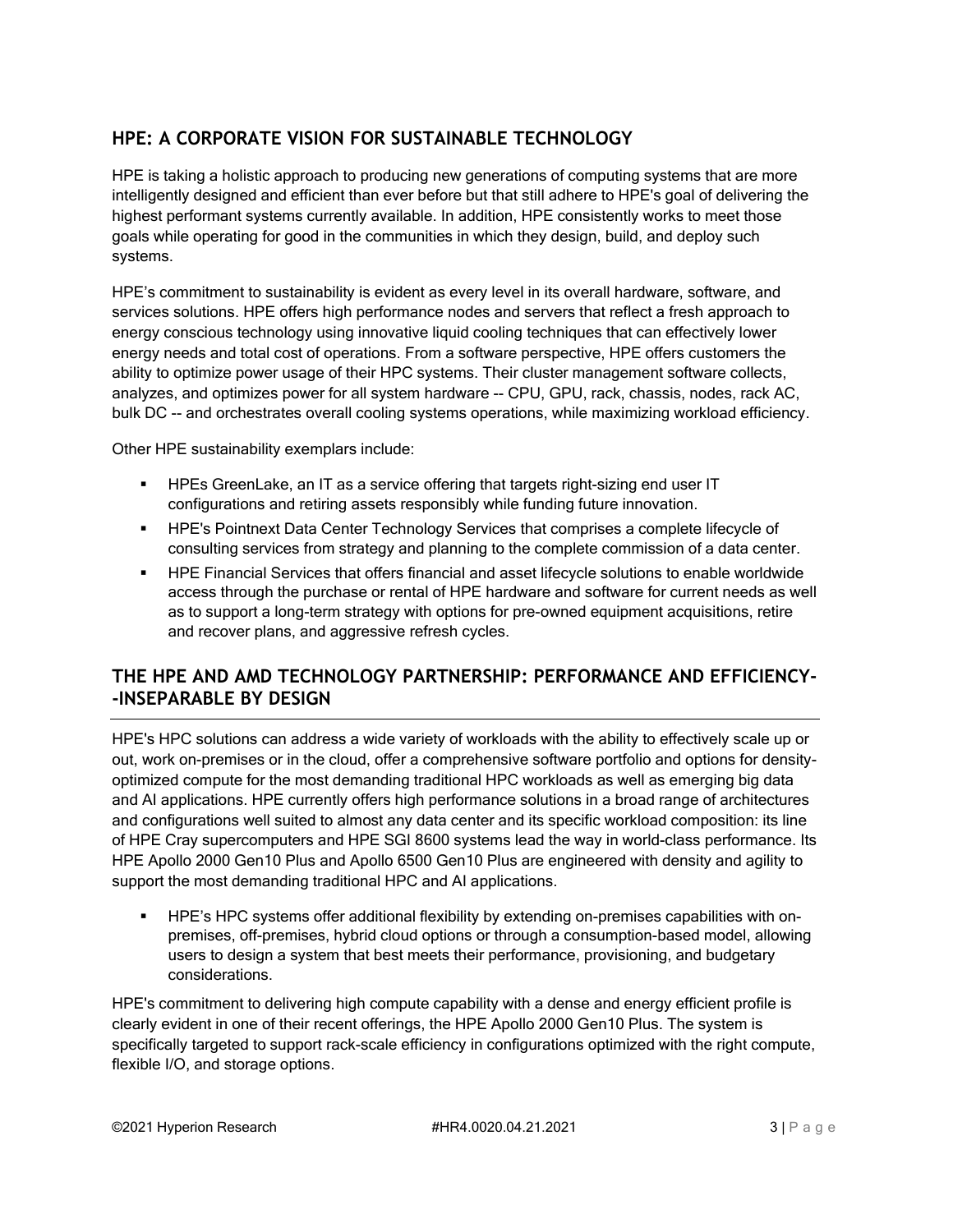- Designed as an enterprise-level, density optimized, 2U shared infrastructure chassis for up to four HPE ProLiant XL225n Gen10 Plus compute nodes, the system can seamlessly be used as a building block for small, mid-sized, or large HPC clusters.
- A 42U rack fits up to 20 HPE Apollo 2000 system chassis, accommodating up to 80 servers per rack driving reductions in overall data center space, power, and cooling demands.

In order to deliver the highest performing and secure systems and solutions for their customers, HPE has established a strong technology partnership with AMD, one of the industry's leading innovators for CPUs and GPUs that provides record-breaking technologies for a wide range of HPC, cloud, and enterprise applications. For example, AMD recently announced the EPYC™ 7003 series processors that extended the total AMD EPYC family of processors world record count to over 200 on industrystandard benchmarks, including a number of energy efficiency records (see endnote 1). The design goal of "Zen3" was to increase performance without unduly increasing power and HPE delivered a SPECpower\_ssj® 2008 world record on the HPE Apollo 2000 Gen10 Plus using four of the HPE ProLiant XL225n Gen10 Plus servers running 64-core AMD EPYC 7762 processors<sup>2</sup>.

The EPYC™ 7003 Series processors deliver up to 64 "Zen 3" cores per socket for large-scale virtualization, HPC, dense computing, and leadership per core performance for single-threaded applications. In addition, the 128 PCIe® Gen4 lanes and up to 256MB of L3 cache (or up to 32MB per core) provide highly efficient and powerful I/O configurations, as well as highly predictable scaling of HPC application performance while reducing cache misses.

The EPYC family of 7001, 7002, and 7003 Series processors are built on a "chiplet" design that is both flexible and power efficient. The chiplet approach allows AMD to build a single processor package using several different Compute Complex (CCX) and Compute Die (CCD) combinations and connect them using a die-to-die interconnect to flexibly assemble I/O, memory, and processor cores. Using the cutting edge 7nm process node, this chiplet design offers efficient server CPUs without sacrificing performance and feature, all while helping significantly reduce TCO and operating expenses (OPEX) for HPC, enterprise customers, and cloud providers alike.

# *Sustainability-Enabling Software*

In addition to their energy-efficient hardware, HPE also offers energy-efficient options designed to enable the highest level of performance while supporting the most rigorous energy conservation opportunities.

# *HPCM Power and Cooling Management Features*

The HPE Performance Cluster Manager (HPCM) offers an end-to-end power management for hardware including CPUs, GPUs, racks, chassis, and nodes. HPCM can also set limits to trigger a power cap based on environmental failures (power or thermal), data center power capacity or varying workloads, planned brownouts or time of day guidelines. HPCM can also manage power consumption per user, per group and per job for all consumed energy. In conjunction, HPE has a comprehensive data collection and analysis scheme targeted to optimize the operation of the rack, server, and data center cooling environment, support more effective decision-making on cooling requirements and related equipment procurements, reduce overall systems downtime, and increase end-to-end reliability.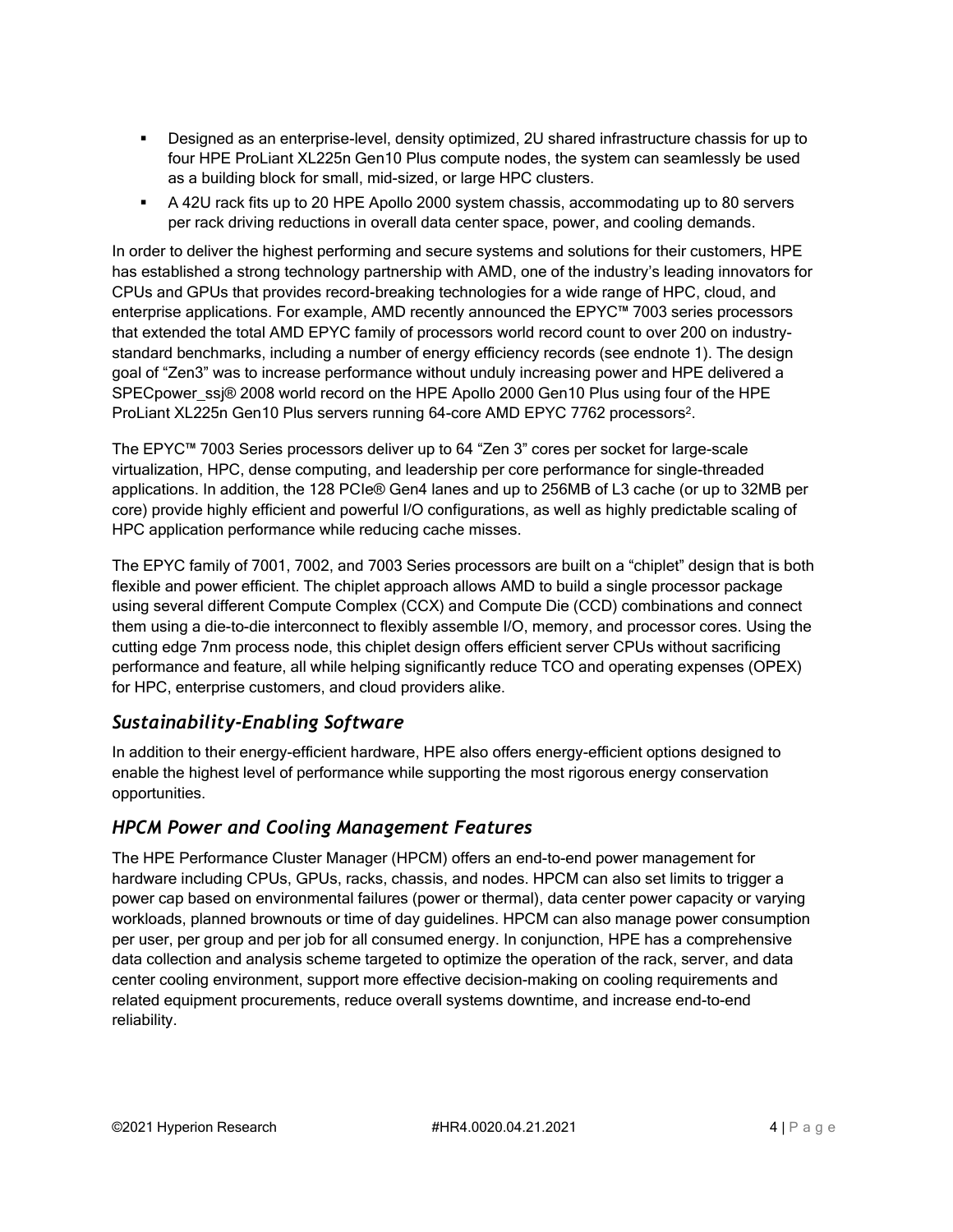# *AIOps: Automating Performance, Reliability, and Efficient Operation for HPC*

HPC system architectures are becoming increasingly complex, necessitated by the technical requirements of the growing diversity of heterogenous workloads that span traditional modeling and simulation, big data analytics, and AI-based applications. The ability to monitor, analyze, and optimize such operations can rapidly expand beyond the ability of any traditional performance monitoring schemes.

To help address this growing problem, HPE is using AI/machine learning (ML) to develop an advanced, non-threshold-based, real-time analytics tool designed to reduce data center downtime via rapid and early anomaly detection that performs at scale, speed, and automatically.

In addition, HPE is developing predictive capabilities to improve data center energy efficiency and sustainability with an initial focus on power usage effectiveness, predictive scheduling of cooling for large jobs, water usage effectiveness, and carbon usage effectiveness.

# **HPE'S ADVANCED COOLING TAGETED FOR BOTH SERVERS AND THE DATA CENTER**

In today's world, many data centers are struggling to adequately address increasing computer racklevel power and cooling demands, driven by the growing use of high performance processors and related co-processors or accelerators as well as requirements for space-saving high-density computer capabilities. These necessities are driving new solutions for adequate power and cooling capabilities at both the rack/server level and for the data center at large. Alternate cooling strategies in use today can span from 5-10kW/rack raised floor hot and cold aisle configurations to 100kW/rack fully closed loop fanless liquid cooling schemes.

Seeking to ensure power and cooling capabilities that can operate effectively beyond the 50kW barrier where liquid cooling techniques are usually required, HPE offers a blend of capabilities that address cooling at both the IT equipment level as well as at the data center level. Building on the cooling concepts developed for the rack-level DLC used in the HPE Apollo 2000 Gen10 Plus, HPE has developed a companion system-level cooling scheme to address large data center cooling requirements as well.

To ensure that the best possible design choices are made for both current and planned data center configurations with an emphasis on energy concerns, HPE offers its Pointnext Data Center Technology Services (DCTS). DCTS comprises a complete lifecycle of consulting services from strategy and planning to the complete commission of a data center. Key services include road map planning, current state versus future state scenarios, IT sourcing options, and total cost of ownership analysis.

In a recent example that highlights the impact HPE data center design skills can achieve, HPE assisted a major electronics company in designing a state-of the-art HPC data center that minimized energy and water use and had a reduced carbon footprint, without compromising the performance required for their intensive research and development data-simulation needs. Compared with a traditional data center, this design could result in an annual site reduction of 25,000 metric tons of carbon emissions, 400 million gallons of water at the source, and \$10 million in site energy costs.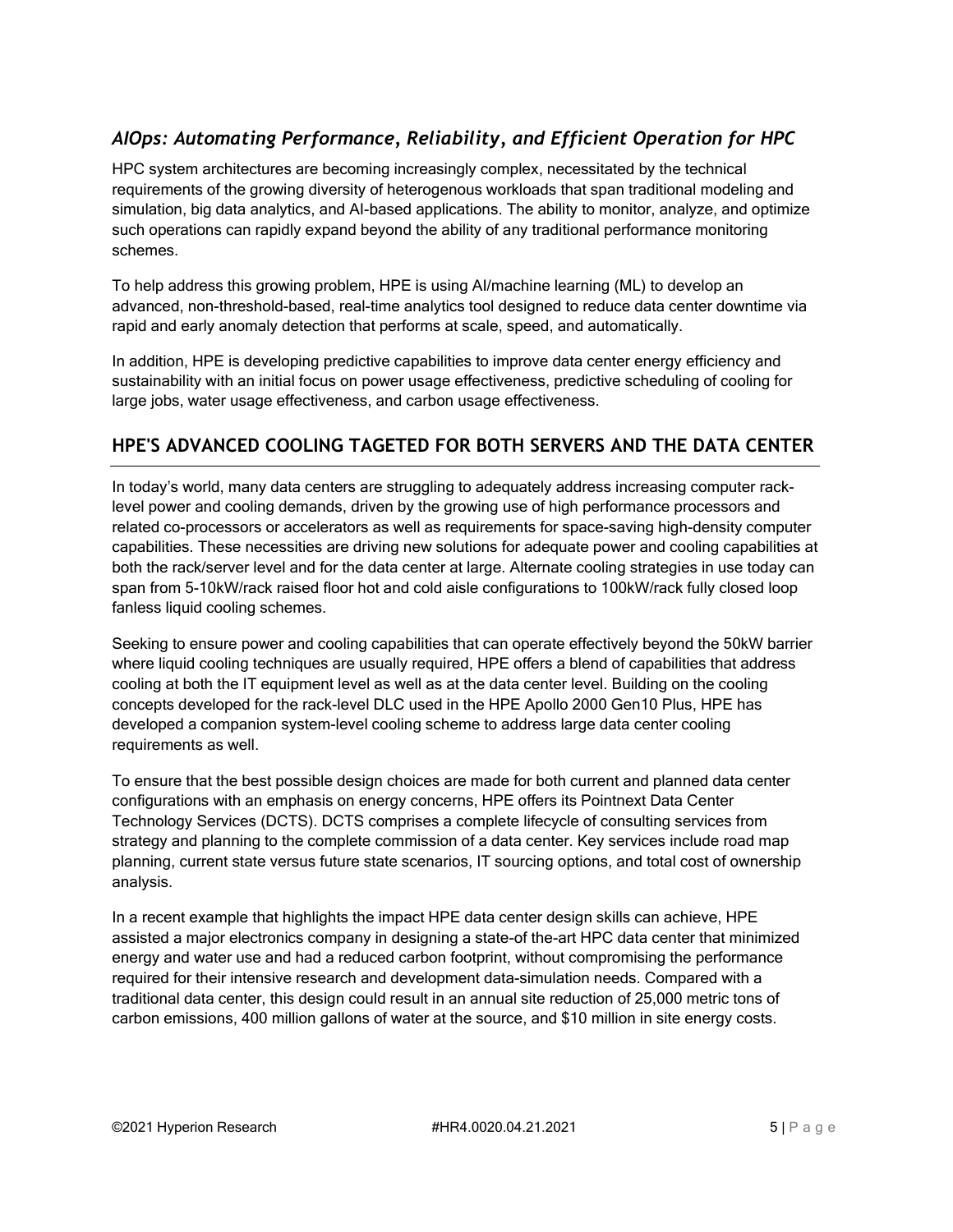# **HPE'S HOLISTIC SUSTAINABILITY PROJECTS AND PLANS—MORE THAN JUST A SLOGAN**

HPE is dedicated to developing transformative solutions to help users reap the benefits of growing edge-to-data center connectivity, while reducing the environmental footprint of their IT infrastructure. Spearheading the effort is HPE's Living Progress program, HPE's companywide and multifaceted initiative to apply the innovation engine of HPE to create sustainable solutions that meet the technology demands of the future. Highlights include:

#### **Climate-related Initiatives**

HPE was the first major IT company to set science-based targets to reduce greenhouse gas emissions across the value chain, including its internal operations and related supply chain functions. HPE's climate goals align with the recommendations of the internationally recognized Paris Climate Agreement to limit global average temperature rise to well below 2°C from pre-industrial levels to substantially reduce the risks and effects of climate change.

- **In 2016, HPE established the goal of reducing their manufacturing-related greenhouse gases** by 15% by 2025. In 2018, HPE had already reduced emissions by 2% over their 2016 number and the organization is on track to meet their 2025 goal.
- **•** In 2019, HPE set a new target to reduce absolute emissions from their transportation logistics by 35% by 2025, relative to 2016; this goal builds on successful reductions of those emissions of 29% compared with 2016 levels.

# *Energy Conservation*

HPE has an aggressive multiprong approach to driving down energy requirements for the design and marketing of energy efficient IT products as well as in-house operations.

HPE technology is setting records for products with leading-edge performance while delivering an ever-lower carbon footprint. In 2019, efficient IT products and services represented nearly \$7.7 billion in revenue at HPE. The approach combines energy efficiency that delivers optimum levels of power, storage and connectivity and resource efficiency. Companion efforts target data center designs that require the least amount of support equipment and staff for power conversion, cooling, and resiliency.

Complementing these customer-oriented efforts, HPE has a broad range of inward-facing activities designed to reduce its overall environmental footprint, spanning programs for product return, reuse and recycling, material and packaging schemes, energy and water consumption, ozone depletion and air pollutants, and both hazardous and nonhazardous waste generation.

- HPE deployed a range of actions to reduce on-site electricity consumption that resulted in an operational energy use reduction of almost one-third between 2016 and 2019.
- Between 2016 and 2019, HPE increased their energy use sourced from renewables from 20 percent to 41 percent of their overall operations energy consumption.

# *HPE/AMD: Realizing One Plus One Equals Three*

HPE's partnership with AMD complements the vision of both organizations to deliver a performant, efficient, secure platform that can be optimized for a wide range of configurations in enterprise applications, virtualized and cloud computing environments, high-performance computing jobs, or data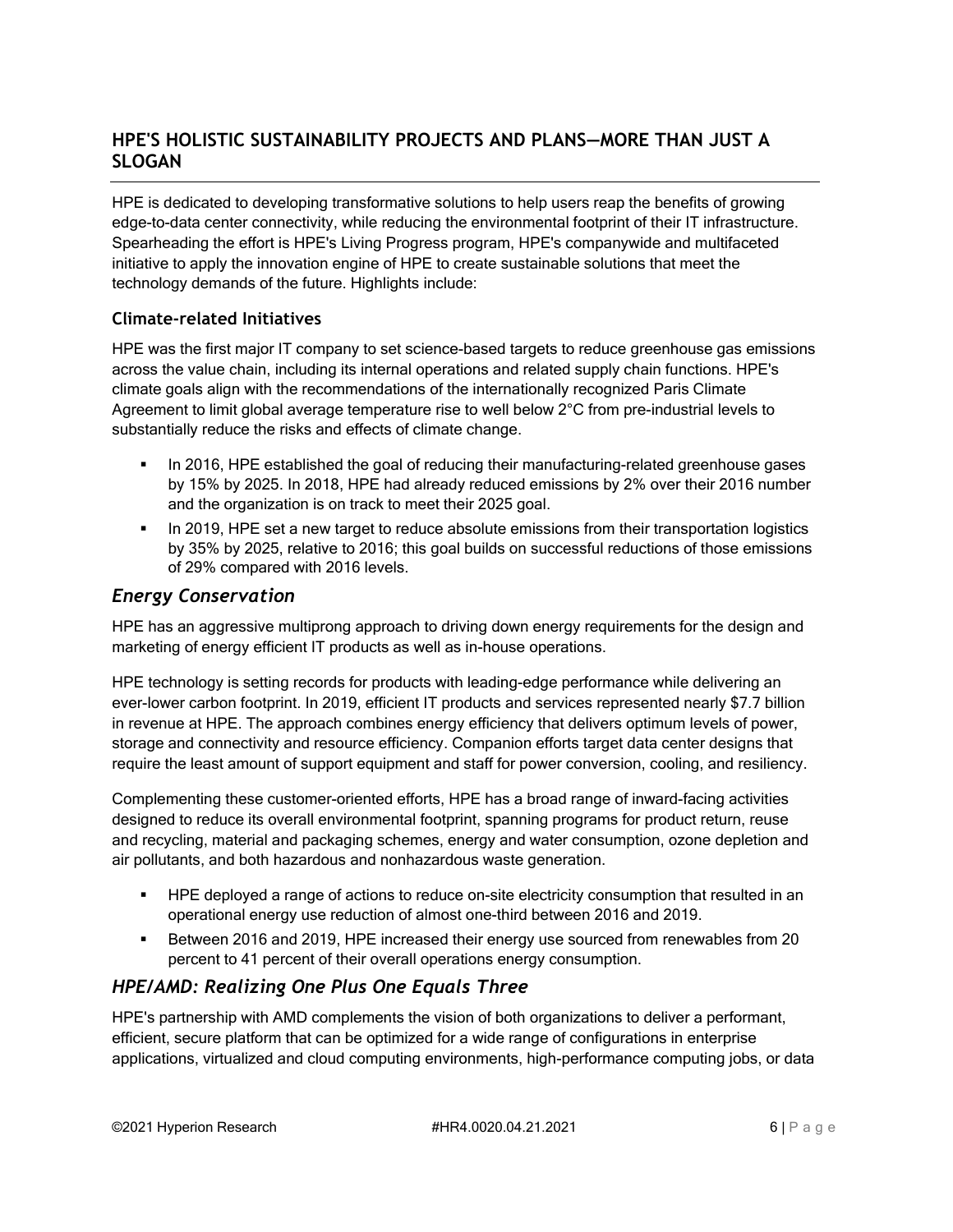analytic applications. Perhaps more important, AMD shares HPE's vision for embracing a broader scope of issues key to foster global sustainability and environmental responsibility.

AMD has a track record for responsibly developing and delivering cutting-edge technologies that help solve some of the world's most complex challenges and doing so with environmental stewardship in mind<sup>3</sup>. AMD was the first to semiconductor company to receive approved science-based climate targets by the Science-based Targets initiative with goals that spanned supply chain, operations, and products. One of the goals – the 25x20 Energy Efficiency Initiative – exceeded a 25x improvement in energy efficiency for processors powering mobile devices by achieving a 31.7x gain from 2014-2020<sup>4</sup>.

- **•** The gains achieved in 2020 by the  $3<sup>rd</sup>$  Gen AMD Ryzen processors exceeded historical trends by 2x and resulted in 84% less typical use energy consumption and 80% less average compute time for a given task.
- In addition, AMD EPYC processors have a sustained history of performance-per-watt leadership represented by the twelve world records in HPC energy efficiency.

AMD is delivering generation over generation performance improvements in areas that are important to our customers such as Performance per Watt (PPW). With the 2nd Gen of EPYC processors, the 7002 Series, AMD delivered up to 1.5x the PPW of the 1st Gen EPYC. Now the 3rd generation, EPYC 7003 CPUs more than doubles the performance of the competition, allowing researchers to reduce the time needed to find the next scientific breakthrough by either running more simulations in a given period of time or using bigger data sets and more complex models<sup>5,6</sup>.

The forthcoming Frontier and El Capitan exascale systems – expected to be among the world's most powerful HPC systems – will be powered by AMD CPUs and GPUs in partnership with HPE. These systems will further push the boundaries of breakthrough simulations and modeling to advance the understanding of the science of weather, sub-atomic structures, genomics, physics and more.

# **SUMMARY**

HPE is committed to the development of a robust and rapidly expanding HPC system ecosystem spanning power efficient leading-edge processors to data center power and cooling technologies, all with the goal of delivering industry-leading performance capabilities. Perhaps as important is HPE's larger pledge to reducing the overall cost and environmental impact of their HPC systems and associated data center energy demands. Moreover, HPE is committed to ensuring that environmental, social, and governance responsibilities are tightly integrated into their server business strategy, with the goal of differentiating HPE in the marketplace by helping customers achieve their technical, financial, and sustainability goals. HPE is committed to partnering with leaders like AMD that share a sustainability vision to deliver the best technology-driven solutions for their customers.

As one of the world's leading HPC system suppliers, HPE has a long history in the development of performant technology solutions that offer flexibility in design, installation, and operation. HPE is well positioned to meet any future emerging challenges that are the hallmark of the HPC sector. The ever increasing base of users and use cases for such high-end systems can only benefit from HPE's mandate to offer flexibility as a fundamental product objective, offering users the opportunity and assistance to select the system that best matches their computational, organizational, and deployment needs.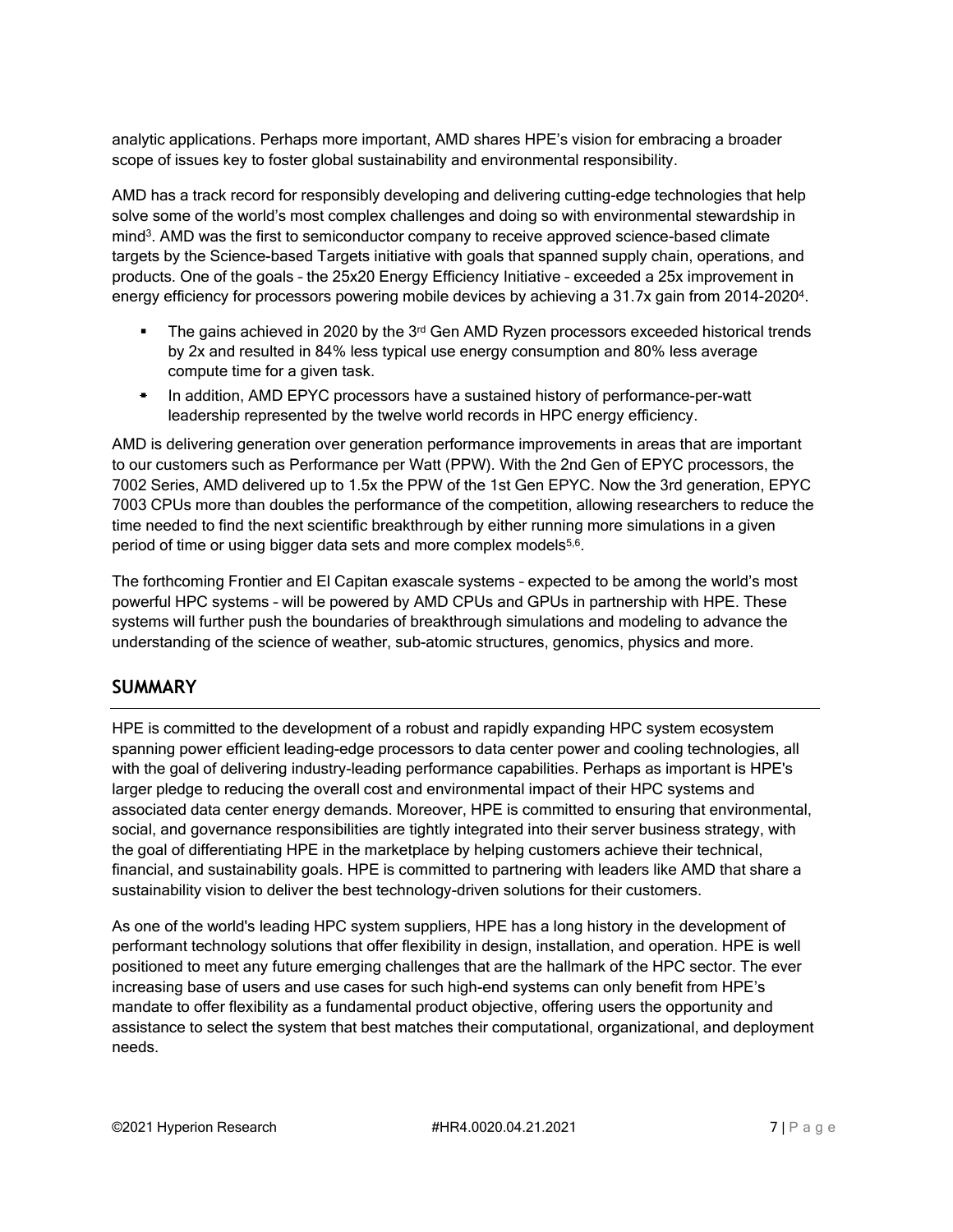HPE, however, recognizes that the HPC world must operate within a growing list of additional considerations imposed by global attention to issues such as energy efficiency, sustainability and changing environmental conditions. As such, HPE is taking a leadership position not only as a worldclass supplier of HPC technology, but as one that seeks to address and provide real solutions for some of these most pressing societal issues.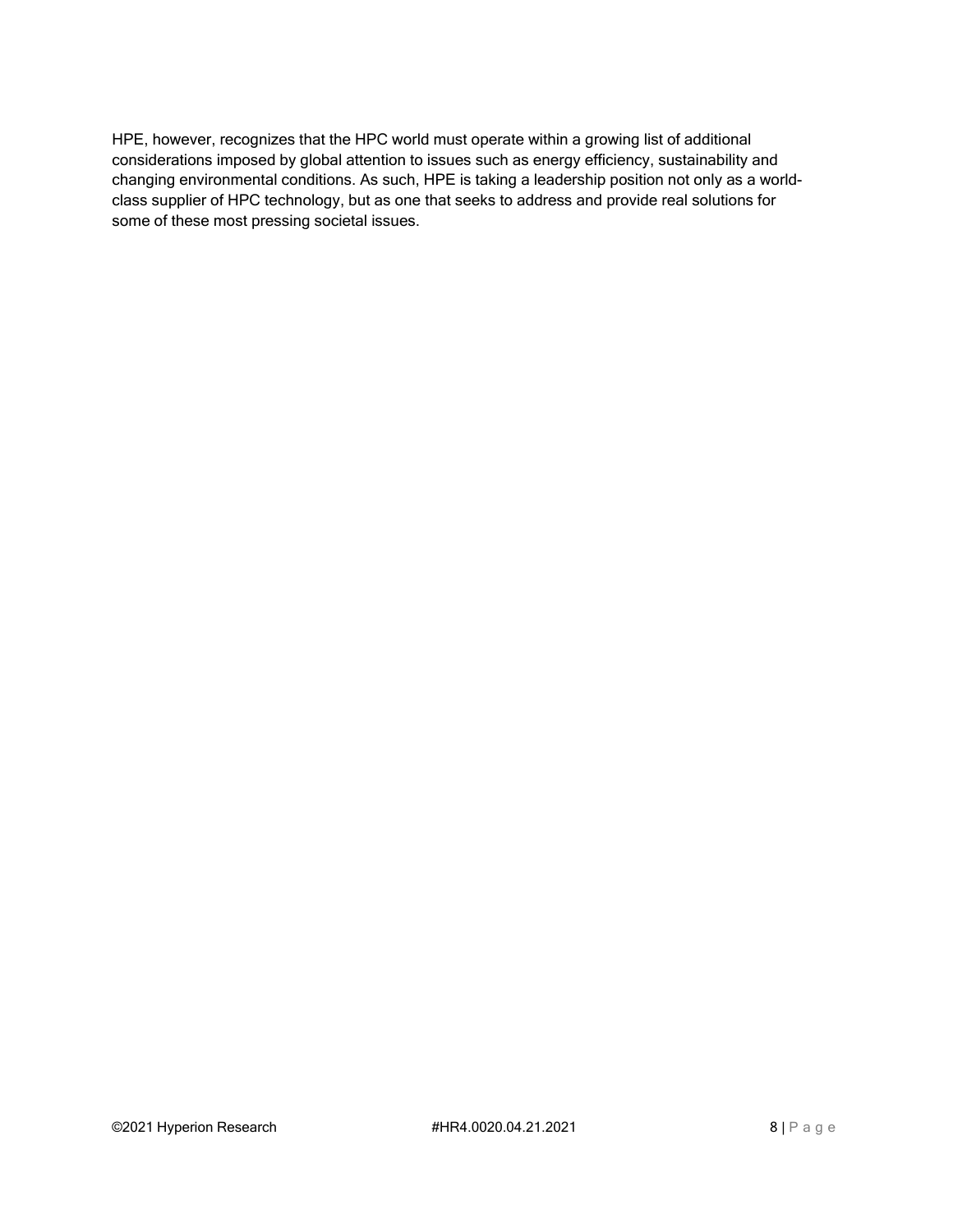# **ENDNOTES**

1 - For a complete list of EPYC-22 world records see http://amd.com/worldrecords

2 - The AMD EPYC 7763 processor scored an overall CPU Blade world record result on SPECpower\_ssj 2008 overall ssj\_ops/watt as of 3/11/2021 as published at https://spec.org/power\_ssj2008/results/res2021q1/power\_ssj2008-20210223-01073.html. The score of 17696 overall ssi ops/watt is the overall CPU, 4-node, Blade best in class compared to all other SPEC POWER® 2008 server results published on the SPEC® website.

3 – For more information on AMD's environmental stewardship, visit https://www.amd.com/en/corporate-responsibility/planet

4 – For more information on the 25x20 Energy Efficiency Initiative, visit www.amd.com/25x20

5 - Comparison based on best-performing systems published at www.spec.org as of 04/13/2020. 2x EPYC™ 7742 powered server has set the 2-socket (1U) world record on Linux® using the SPECpower\_ssj® 2008 benchmark with a score of 20,214 overall ssj\_ops/watt (1U on SUSE® Linux Enterprise Server 12 SP4). [https://www.spec.org/power\\_ssj2008/results/res2020q2/power\\_ssj2008-](https://www.spec.org/power_ssj2008/results/res2020q2/power_ssj2008-20200313-01019.html) [20200313-01019.html.](https://www.spec.org/power_ssj2008/results/res2020q2/power_ssj2008-20200313-01019.html) The next highest published competitive score is 13,465 overall ssj\_ops/watt 1U on Red Hat® Enterprise Linux Server 7.6 (Maipo) on a 2-socket (1U) Xeon® 8280 powered server [http://www.spec.org/power\\_ssj2008/results/res2019q2/power\\_ssj2008-20190313-00937.html](http://www.spec.org/power_ssj2008/results/res2019q2/power_ssj2008-20190313-00937.html) as of 4/13/2020. SPEC®, SPEC POWER® and SPECpower\_ssi® are registered trademarks of the Standard Performance Evaluation Corporation. For more information about SPEC POWER® 2008, see [www.spec.org/power\\_ssj/](file:///C:/Users/bobso/Documents/Clients/HPE/White%20Papers/P&C%202021/Drafts/www.spec.org/power_ssj/)

6 - Results as of 04/14/2021 using SPECrate®2017\_int\_base. The AMD EPYC 7763 scored 839, <http://www.spec.org/cpu2017/results/res2021q1/cpu2017-20210219-24936.html> which is higher than all other 2P scores published on the SPEC® website. SPEC®, SPECrate® and SPEC CPU® are registered trademarks of the Standard Performance Evaluation Corporation. See [www.spec.org](file:///C:/Users/bobso/Documents/Clients/HPE/White%20Papers/P&C%202021/Drafts/www.spec.org) for more information.

# **SOURCES AND ADDITIONAL INFORMATION**

Publications and reference sources used in this document:

- The Top500 List [\(www.top500.org\)](http://www.top500.org/)
- **Cooling Strategies for the Modern Data Center, A Technical Whitepaper, Hewlett Packard** Enterprise, a00104981ENW, September 2020, Rev. 1
- **■** Apollo 2000 Power and Cooling Challenges and Opportunities for Differentiation, TekTalk, Hewlett Packard Enterprise, May 2020
- HPE Apollo 2000 Gen10 Plus: Are your computing needs exceeding you budget & space? White Paper, Hewlett Packard Enterprise, a00109717enw, January 2021
- **HPE Performance Cluster Manager, Power and Cooling Capabilities, Hewlett Packard** Enterprise a0004744ENW, February 2021
- **■** Artificial Intelligence for IT Operations; a study on high-performance compute, Technical white paper, Hewlett Packard Enterprise, a50003274ENW, December 2020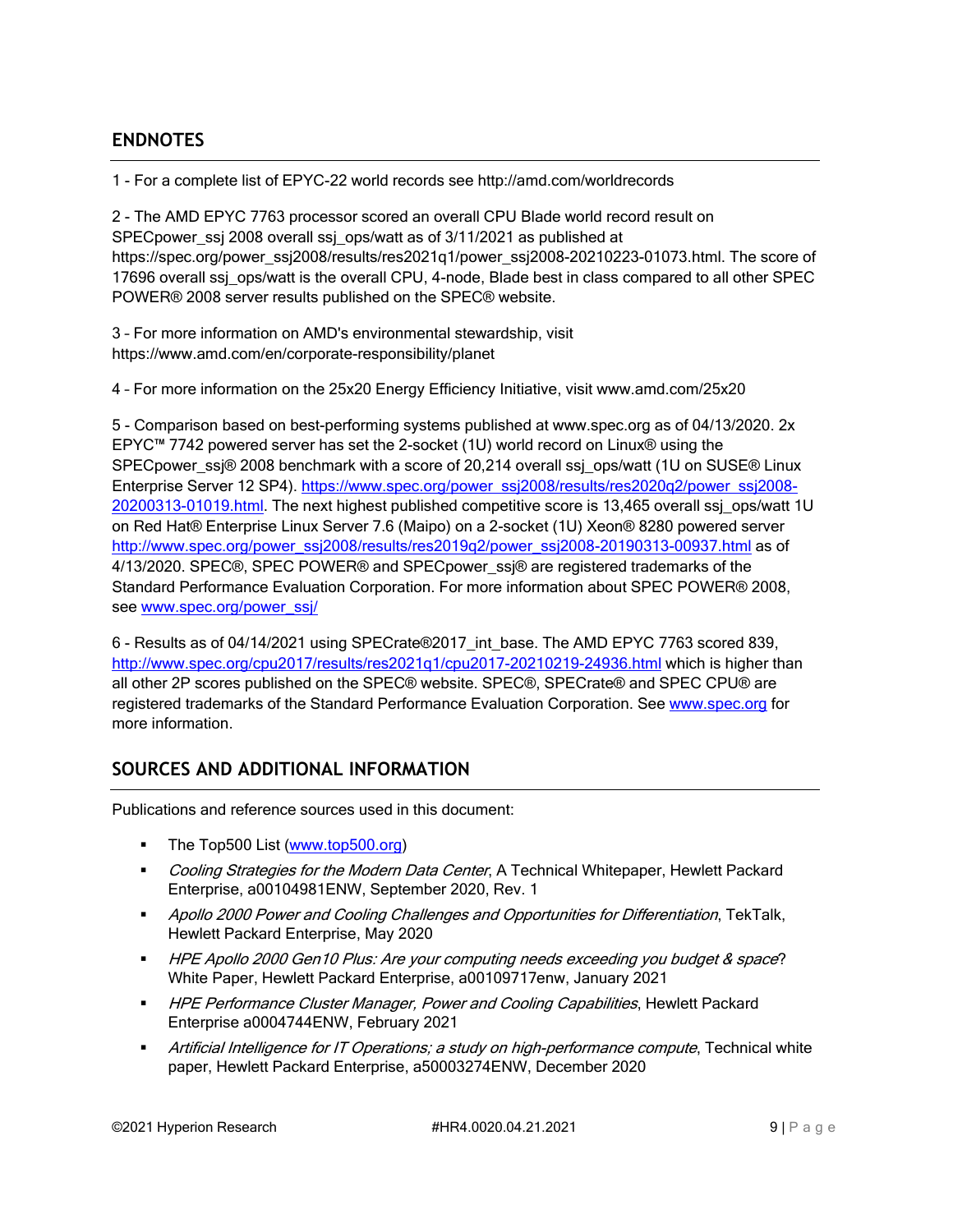- **·** People, Plane, Purpose, 2020 Corporate Citizenship Summary, Advanced Micro Devices, PID# 20408343-A
- **■** Improving the energy efficiency of modern supercomputers: Novel approaches for driving optimal performance per watt, Technical White paper, Hewlett Packard Enterprise, a00028651enw, October 2017
- **E** Living Progress Report 2019, Hewlett Packard Enterprise, a00097537enw, May 2020